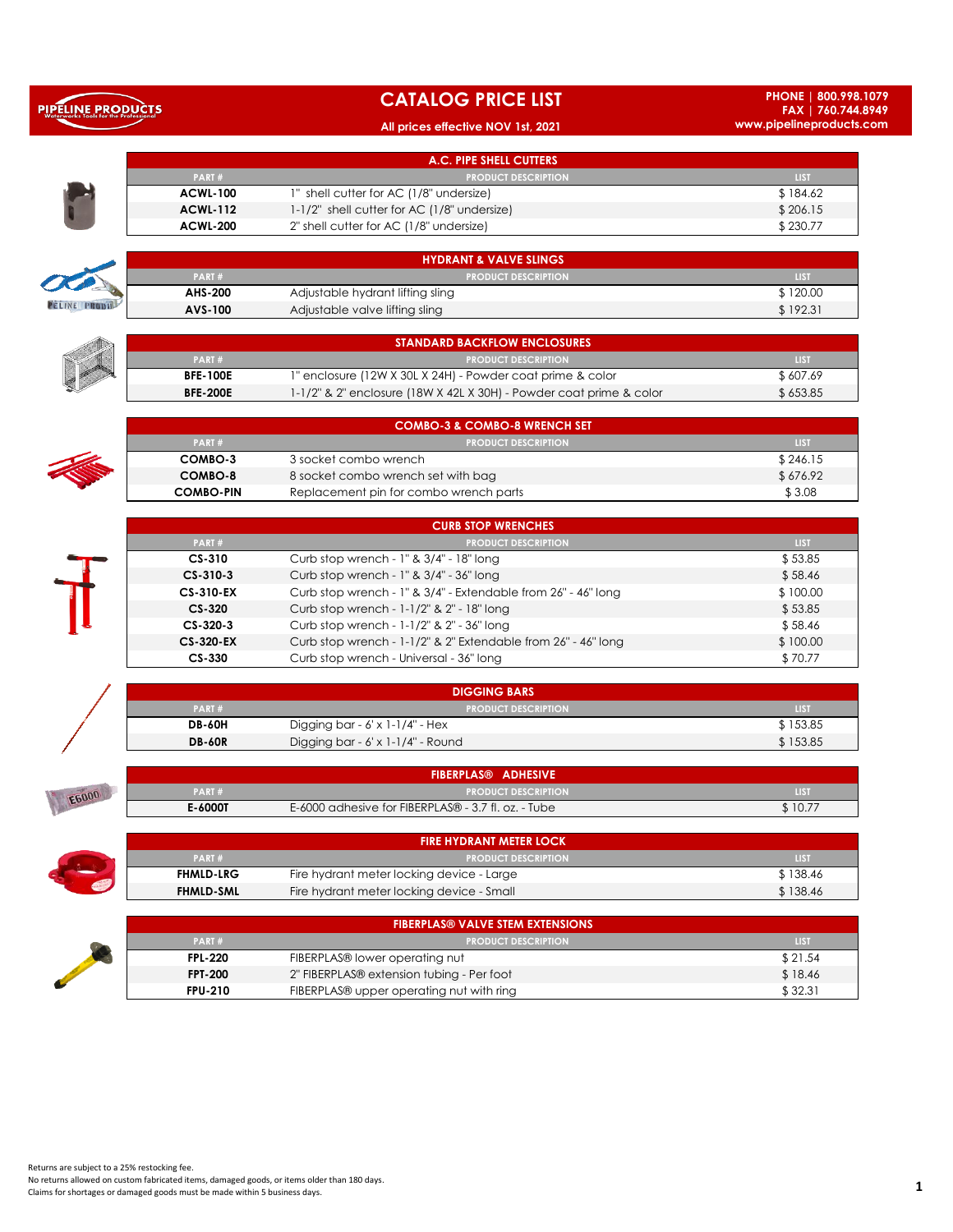| <b>PIPELINE PRODUCTS</b><br>Waterworks Tools for the Professional |
|-------------------------------------------------------------------|
|                                                                   |
|                                                                   |

## **CATALOG PRICE LIST**

### **All prices effective NOV 1st, 2021**

|                  | 2" GATE VALVE LOCK                                                           |             |
|------------------|------------------------------------------------------------------------------|-------------|
| PART#            | <b>PRODUCT DESCRIPTION</b>                                                   | <b>LIST</b> |
| <b>GVL-200</b>   | Gate valve lock - 2"                                                         | \$138.46    |
|                  |                                                                              |             |
|                  | <b>METER BOX LID LIFTERS</b>                                                 |             |
| PART#            | <b>PRODUCT DESCRIPTION</b>                                                   | <b>LIST</b> |
| <b>MBW-100L</b>  | S.S. meter lid lifter - 36" long                                             | \$40.00     |
| <b>MBW-100S</b>  | S.S. meter lid lifter - 24" long                                             | \$40.00     |
|                  |                                                                              |             |
|                  | <b>MANHOLE LID LIFTERS</b><br><b>PRODUCT DESCRIPTION</b>                     | <b>LIST</b> |
| PART#<br>MH-100  | Manhole lid lifter - 1/2" Dia. x 27"                                         | \$46.15     |
|                  |                                                                              |             |
| MH-200           | Manhole lid lifter - 5/8" Dia. x 27"                                         | \$46.15     |
| <b>MHCR-600</b>  | Leverage manhole lid lifter with chain & hook                                | \$292.31    |
| <b>MH-M-HOOK</b> | 5/8" x 30" Master Hook                                                       | \$84.62     |
|                  | <b>METER NUT WRENCHES</b>                                                    |             |
| PART#            | <b>PRODUCT DESCRIPTION</b>                                                   | LIST        |
| <b>MN-112</b>    | 1-1/2" Meter nut wrench - Zinc plated                                        | \$61.54     |
| MN-158           | 1-5/8" Meter nut wrench - Zinc plated                                        | \$61.54     |
| MN-134           | 1-3/4" Meter nut wrench - Zinc plated                                        | \$61.54     |
| <b>MN-178</b>    | 1-7/8" Meter nut wrench - Zinc plated                                        | \$61.54     |
|                  |                                                                              |             |
| <b>MN-200</b>    | 2" Meter nut wrench - Zinc plated                                            | \$61.54     |
| <b>MN-UNIV</b>   | Universal meter nut wrench                                                   | \$107.69    |
| MN-JAW           | Replacement jaw pad for universal meter nut wrench                           | \$26.15     |
|                  | O.D. TAPE                                                                    |             |
| PART#            | <b>PRODUCT DESCRIPTION</b>                                                   | <b>LIST</b> |
| <b>OD-TAPE</b>   | 12' Outside diameter measuring tape                                          | \$16.92     |
|                  | <b>PIPE CART</b>                                                             |             |
| PART#            | <b>PRODUCT DESCRIPTION</b>                                                   | <b>LIST</b> |
| PC-1000          | Pipe cart                                                                    | \$615.38    |
|                  |                                                                              |             |
|                  | PILOT DRILLS FOR SHELL CUTTERS                                               |             |
| PART#            | <b>PRODUCT DESCRIPTION</b>                                                   | <b>LIST</b> |
| <b>PD-14</b>     | 1/4" pilot drill for PVC pipe                                                | \$27.69     |
| <b>PD-14CA</b>   | 1/4" pilot drill with carbide tip for A/C pipe                               | \$27.69     |
| <b>PD-38</b>     | 3/8" Pilot drill for PVC Pipe (Fits SCA-102 & WLS-102)                       | \$27.69     |
| <b>PD-38CA</b>   | 3/8" Pilot drill with Carbide Tip for A/C & DI pipe (Fits SCA-102 & WLS-102) | \$27.69     |
|                  |                                                                              |             |
|                  | <b>ECONOMY PIPE SUPPORTS - STANDARD 30" TALL BASE RISER</b>                  |             |
| PART#            | <b>PRODUCT DESCRIPTION</b>                                                   | <b>LIST</b> |
| PS-100-F-30-PC   | Flange mount top - Zinc plated, 1" base riser - Avail. for 2.5" to 8" pipe   | \$123.08    |
| PS-100-S-30-PC   | Saddle mount top - Zinc plated, 1" base riser - Powder coated red            | \$69.23     |
| PS-150-S-30-PC   | Saddle mount top - Zinc plated, 1-1/2" base riser - Powder coated red        | \$138.46    |
| PS-200-S-30-PC   | Saddle mount top - Zinc plated, 2" base riser - Powder coated red            | \$215.38    |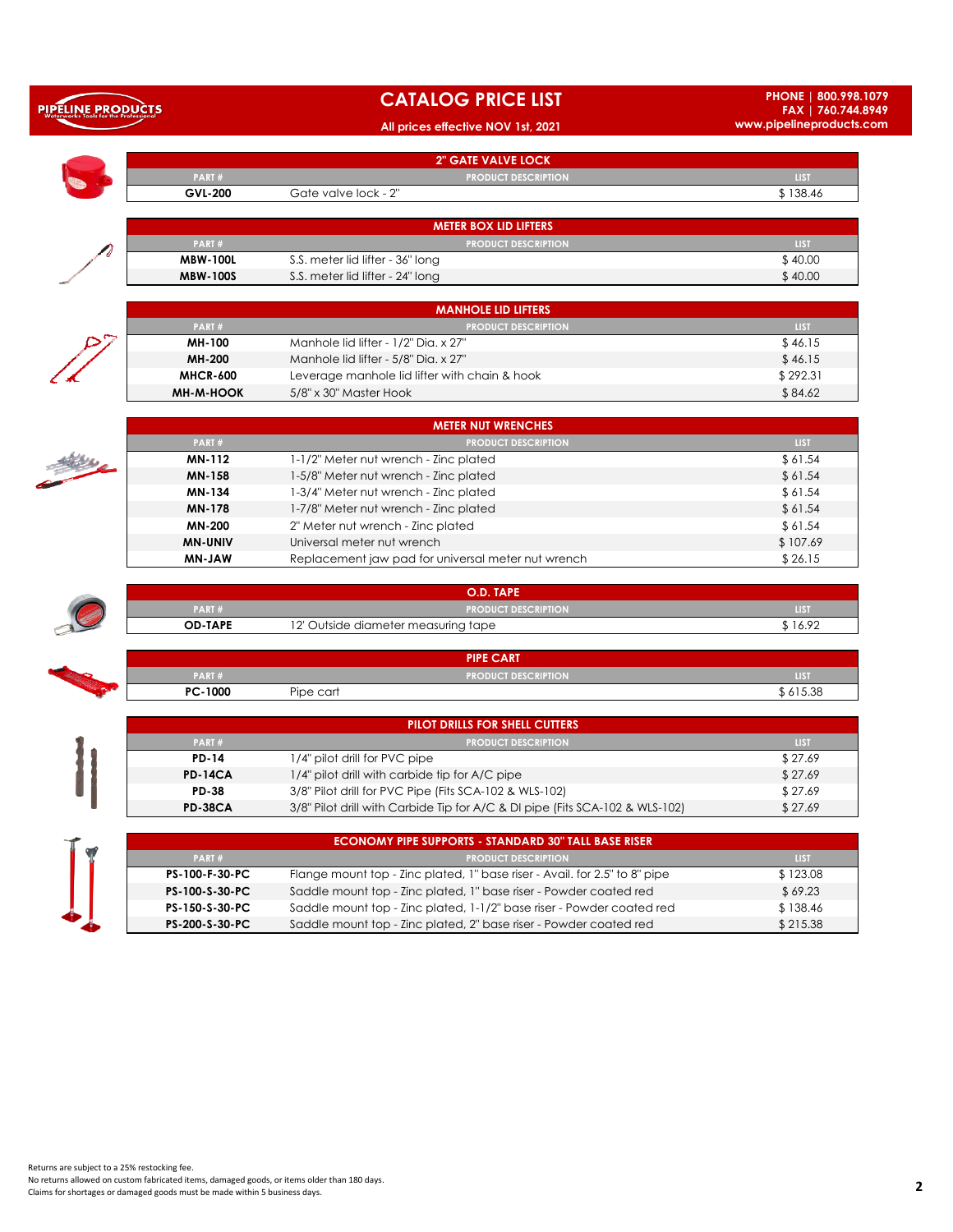# PIPELINE PRODUCTS

# **CATALOG PRICE LIST**

### **All prices effective NOV 1st, 2021**

**PHONE | 800.998.1079 FAX | 760.744.8949 www.pipelineproducts.com**



|                   | PS SERIES SUPPORTS - Standard 30" Tall Riser Pipe, HDG Finish |             |
|-------------------|---------------------------------------------------------------|-------------|
| PART#             | <b>PRODUCT DESCRIPTION</b>                                    | <b>LIST</b> |
| PS-250-03S-30-HDG | For 3" pipe, 3.5" O.D. Max, saddle mount, 2-1/2" riser pipe   | \$355.38    |
| PS-250-03U-30-HDG | For 3" pipe, 3.5" O.D. Max, U-bolt mount, 2-1/2" riser pipe   | \$355.38    |
| PS-300-04F-30-HDG | For 4" class 150 flange, 3" riser pipe                        | \$375.38    |
| PS-300-04S-30-HDG | For 4" pipe, 4.875" O.D. Max, saddle mount, 3" riser pipe     | \$375.38    |
| PS-300-04U-30-HDG | For 4" pipe, 4.875" O.D. Max, U-bolt mount, 3" riser pipe     | \$384.62    |
| PS-300-06F-30-HDG | For 6" class 150 flange, 3" riser pipe                        | \$378.46    |
| PS-300-06S-30-HDG | For 6" pipe, 7" O.D. Max, saddle mount, 3" riser pipe         | \$378.46    |
| PS-300-06U-30-HDG | For 6" pipe, 7" O.D. Max, U-bolt mount, 3" riser pipe         | \$400.00    |
| PS-300-08F-30-HDG | For 8" class 150 flange, 3" riser pipe                        | \$396.92    |
| PS-300-08S-30-HDG | For 8" pipe, 9.125" O.D. Max, saddle mount, 3" riser pipe     | \$386.15    |
| PS-300-08U-30-HDG | For 8" pipe, 9.125" O.D. Max, U-bolt mount, 3" riser pipe     | \$416.92    |
| PS-300-10F-30-HDG | For 10" class 150 flange, 3" riser pipe                       | \$407.69    |
| PS-300-10S-30-HDG | For 10" pipe, 11.125" O.D. Max, saddle mount, 3" riser pipe   | \$389.23    |
| PS-300-10U-30-HDG | For 10" pipe, 11.125" O.D. Max, U-bolt mount, 3" riser pipe   | \$433.85    |
| PS-300-12F-30-HDG | For 12" class 150 flange, 3" riser pipe                       | \$416.92    |
| PS-300-12S-30-HDG | For 12" pipe, 13.5" O.D. Max, saddle mount, 3" riser pipe     | \$393.85    |
| PS-300-12U-30-HDG | For 12" pipe, 13.5" O.D. Max, U-bolt mount, 3" riser pipe     | \$450.77    |
| PS-400-14F-30-HDG | For 14" class 150 flange, 4" riser pipe                       | \$603.08    |
| PS-400-14S-30-HDG | For 14" pipe O.D. max, saddle mount, 4" riser pipe            | \$569.23    |
| PS-400-14U-30-HDG | For 14" pipe O.D. max, U-bolt mount, 4" riser pipe            | \$635.38    |
| PS-400-16F-30-HDG | For 16" class 150 flange, 4" riser pipe                       | \$595.38    |
| PS-400-16S-30-HDG | For 16" pipe O.D. max, saddle mount, 4" riser pipe            | \$573.85    |
| PS-400-16U-30-HDG | For 16" pipe O.D. max, U-bolt mount, 4" riser pipe            | \$649.23    |
| PS-600-18F-30-HDG | For 18" class 150 flange, 6" riser pipe                       | \$915.38    |
| PS-600-18S-30-HDG | For 18" pipe O.D. max, saddle mount, 6" riser pipe            | \$866.15    |
| PS-600-18U-30-HDG | For 18" pipe O.D. max, U-bolt mount, 6" riser pipe            | \$956.92    |
| PS-600-20F-30-HDG | For 20" class 150 flange, 6" riser pipe                       | \$906.15    |
| PS-600-20S-30-HDG | For 20" pipe O.D. max, saddle mount, 6" riser pipe            | \$873.85    |
| PS-600-20U-30-HDG | For 20" pipe O.D. max, U-bolt mount, 6" riser pipe            | \$975.38    |
| PS-600-24F-30-HDG | For 24" class 150 flange, 6" riser pipe                       | \$935.38    |
| PS-600-24S-30-HDG | For 24" pipe O.D. max, saddle mount, 6" riser pipe            | \$893.85    |
| PS-600-24U-30-HDG | For 24" pipe O.D. max, U-bolt mount, 6" riser pipe            | \$1,004.62  |

|                | <b>PVC SHELL CUTTERS</b>                     |             |
|----------------|----------------------------------------------|-------------|
| PART#          | <b>PRODUCT DESCRIPTION</b>                   | <b>LIST</b> |
| <b>PWL-100</b> | 1" shell cutter for PVC (1/8" undersize)     | \$184.62    |
| <b>PWL-112</b> | 1-1/2" shell cutter for PVC (1/8" undersize) | \$192.31    |
| <b>PWL-200</b> | 2" shell cutter for PVC (1/8" undersize)     | \$238.46    |

|                | <b>DRILL MOTOR SHELL CUTTER ADAPTERS</b>                           |             |
|----------------|--------------------------------------------------------------------|-------------|
| PART#          | <b>PRODUCT DESCRIPTION</b>                                         | <b>LIST</b> |
| <b>SCA-102</b> | Drill holder for 1" through 2" shell cutter - Fits PD-38 & PD-38CA | \$49.23     |
|                |                                                                    |             |
|                | <b>SPEED HANDLE WRENCH</b>                                         |             |
| PART#          | <b>PRODUCT DESCRIPTION</b>                                         | LIST        |
| <b>SHW-200</b> | Speed wrench for 2" valve nut                                      | \$ 61.54    |

|                | <b>PROBES</b><br>וורא:            |             |
|----------------|-----------------------------------|-------------|
| <b>PART#</b>   | <b>PRODUCT DESCRIPTION</b>        | <b>TIST</b> |
| <b>SSP-400</b> | " long stainless steel soil probe | 7100        |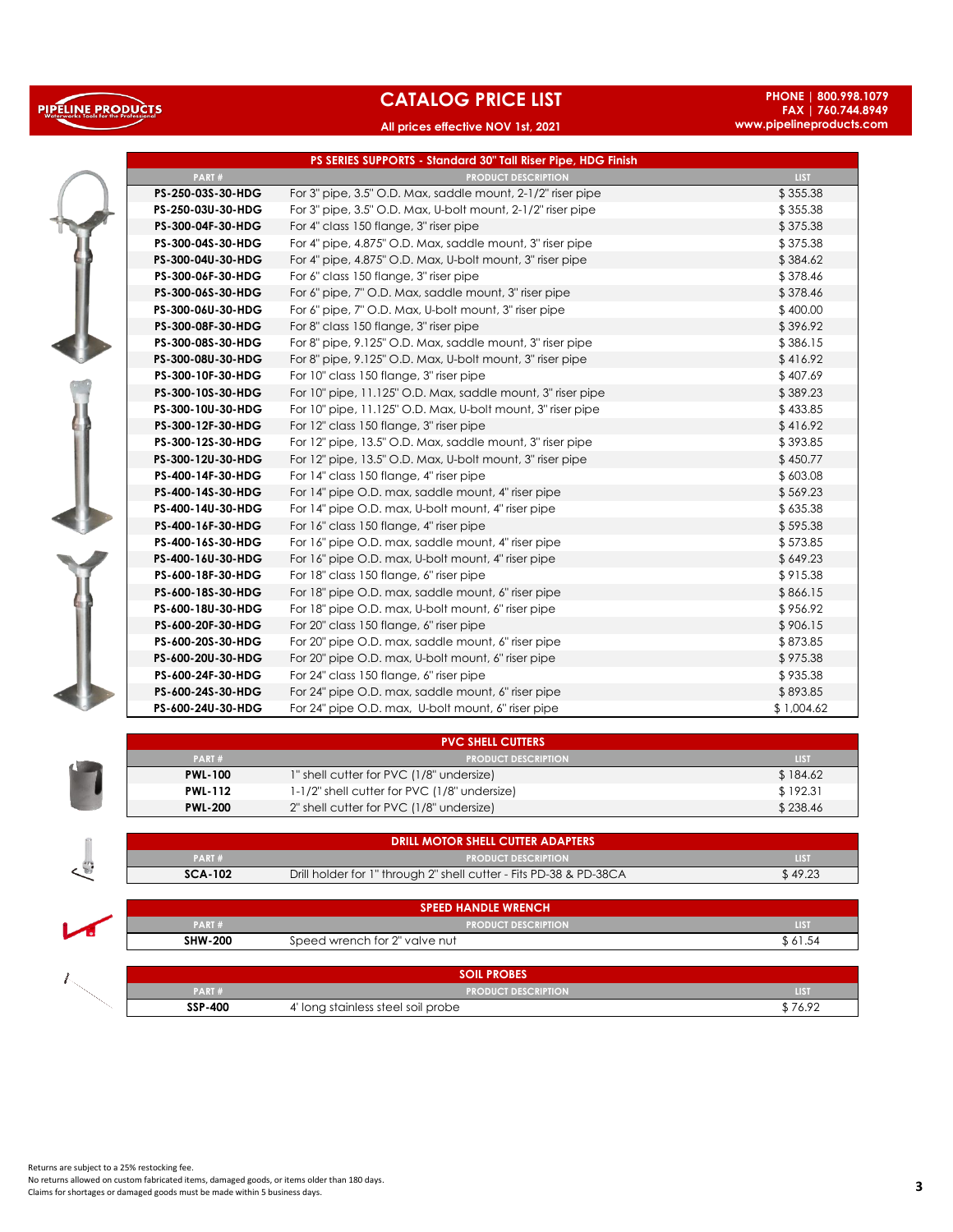| <b>CATALOG PRICE LIST</b> |  |  |
|---------------------------|--|--|
|                           |  |  |

**All prices effective NOV 1st, 2021**

**PHONE | 800.998.1079 FAX | 760.744.8949 www.pipelineproducts.com**

|         | <b>GATE VALVE "T" WRENCHES</b>                      |             |
|---------|-----------------------------------------------------|-------------|
| PART#   | <b>PRODUCT DESCRIPTION</b>                          | LIST.       |
| SW-500  | 5' long wrench for 2" valve nut                     | \$86.15     |
| SW-510  | 5' to 10' adjustable length wrench for 2" valve nut | \$166.15    |
| SW-600  | 6' long wrench for 2" valve nut                     | \$92.31     |
| SW-611  | 6' to 11' adjustable length wrench for 2" valve nut | \$172.31    |
|         |                                                     |             |
|         | <b>SECTIONAL GATE VALVE WRENCH</b>                  |             |
| PART#   | <b>PRODUCT DESCRIPTION</b>                          | <b>LIST</b> |
| SW-636B | Sectional gate valve wrench kit with carry bag      | \$353.85    |
| SW-PIN  | Replacement pin for SW-510 & SW-611 wrenches        | \$3.85      |
|         |                                                     |             |
|         | <b>VALVE NUT ADAPTER FOR GATE VALVE WRENCHES</b>    |             |
| PART#   | <b>PRODUCT DESCRIPTION</b>                          | <b>LIST</b> |
|         |                                                     |             |

| PART#          | <b>PRODUCT DESCRIPTION</b>                     | LIST     |
|----------------|------------------------------------------------|----------|
| <b>SW-636B</b> | Sectional gate valve wrench kit with carry bag | \$353.85 |
| SW-PIN         | Replacement pin for SW-510 & SW-611 wrenches   | \$3.85   |

|                | VALVE NUT ADAPTER FOR GATE VALVE WRENCHES |             |
|----------------|-------------------------------------------|-------------|
| PART#          | <b>PRODUCT DESCRIPTION</b>                | <b>LIST</b> |
| <b>SW-PENT</b> | Female pentagon to 2" square male adapter | \$169.23    |

|                | CAST IRON & DUCTILE IRON SHELL CUTTERS                          |          |
|----------------|-----------------------------------------------------------------|----------|
| PART#          | <b>PRODUCT DESCRIPTION</b>                                      | LIST.    |
| <b>SWL-100</b> | 1" shell cutter for CI & DI (1/8" undersize) - Fits SCA-102     | \$184.62 |
| SWL-112        | 1-1/2" shell cutter for CI & DI (1/8" undersize) - Fits SCA-102 | \$230.77 |
| <b>SWL-200</b> | 2" shell cutter for CI & DI (1/8" undersize) - Fits SCA-102     | \$238.46 |

|        | STEEL VALVE STEM EXTENSIONS                                     |             |
|--------|-----------------------------------------------------------------|-------------|
| PART#  | <b>PRODUCT DESCRIPTION</b>                                      | <b>LIST</b> |
| SX-906 | Valve stem extension up to 5' long w/ 5-1/2" ring - Zinc primer | \$123.08    |
| SX-908 | Valve stem extension up to 5' long w/ 7-1/2" ring - Zinc primer | \$123.08    |
|        | *add to above extensions - per foot after 5'                    | \$9.62      |

|          | <b>TEST PLATES</b>                                 |                       |
|----------|----------------------------------------------------|-----------------------|
| PART#    | <b>PRODUCT DESCRIPTION</b>                         | <b>LIST</b>           |
| TP-102   | 2" class 150 flange test plate - 3/16" 4130 steel  | \$55.38               |
| TP-103   | 3" class 150 flange test plate - 3/16" 4130 steel  | \$55.38               |
| TP-104   | 4" class 150 flange test plate - 3/16" 4130 steel  | \$55.38               |
| TP-105   | 5" class 150 flange test plate - 3/16" 4130 steel  | \$55.38               |
| TP-106   | 6" class 150 flange test plate - 3/16" 4130 steel  | \$55.38               |
| TP-108   | 8" class 150 flange test plate - 3/16" 4130 steel  | \$69.23               |
| TP-110   | 10" class 150 flange test plate - 3/16" 4130 steel | \$83.08               |
| $TP-112$ | 12" class 150 flange test plate - 3/16" 4130 steel | \$98.46               |
| TP-114   | 14" class 150 flange test plate - 3/8" 4130 steel  | <b>CALL FOR QUOTE</b> |
| TP-116   | 16" class 150 flange test plate - 3/8" 4130 steel  | <b>CALL FOR QUOTE</b> |
| TP-118   | 18" class 150 flange test plate - 3/8" 4130 steel  | <b>CALL FOR QUOTE</b> |
| TP-120   | 20" class 150 flange test plate - 3/8" 4130 steel  | <b>CALL FOR QUOTE</b> |
| TP-124   | 24" class 150 flange test plate - 3/8" 4130 steel  | <b>CALL FOR QUOTE</b> |



 $\overline{\mathcal{E}}$ 

College

PIPELINE PRODUCTS

### **PART # PRODUCT DESCRIPTION LIST USC-1000 UTILITY SERVICE CRIMPER**

**Hydraulic service line crimper -- CALL FOR CURRENT PRICING**

|                       | <b>POLYETHYLENE AIR RELEASE VALVE ENCLOSURES</b>                                     |             |
|-----------------------|--------------------------------------------------------------------------------------|-------------|
| PART#                 | <b>PRODUCT DESCRIPTION</b>                                                           | <b>LIST</b> |
| <b>VCAS-1424-'XX'</b> | $14"$ x 24" polyethylene enclosure - 'XX' = BL, GR, PR, TN, or YL                    | \$424.62    |
| <b>VCAS-1424-'XX'</b> | 14" x 24" polyethylene enclosure - 'XX' = GM or SM                                   | \$484.62    |
| <b>VCAS-1830-'XX'</b> | 18" x 30" polyethylene enclosure - 'XX' = BL, GR, PR, TN, or YL                      | \$481.54    |
| <b>VCAS-1830-'XX'</b> | 18" x 30" polyethylene enclosure - 'XX' = GM or SM                                   | \$575.38    |
| <b>VCAS-2436-'XX'</b> | $24"$ x 36" polyethylene enclosure - 'XX' = BL, GR, PR, TN, or YL                    | \$583.08    |
| <b>VCAS-2436-'XX'</b> | $24" \times 36"$ polyethylene enclosure - 'XX' = GM or SM                            | \$687.69    |
|                       | BL=BLUE, GR=GREEN, PR=PURPLE, TN=TAN, YL=YELLOW, GM=GRANITE MIX, or SM=SANDSTONE MIX |             |

Returns are subject to a 25% restocking fee.

No returns allowed on custom fabricated items, damaged goods, or items older than 180 days.<br>Claims for shortages or damaged goods must be made within 5 business days.